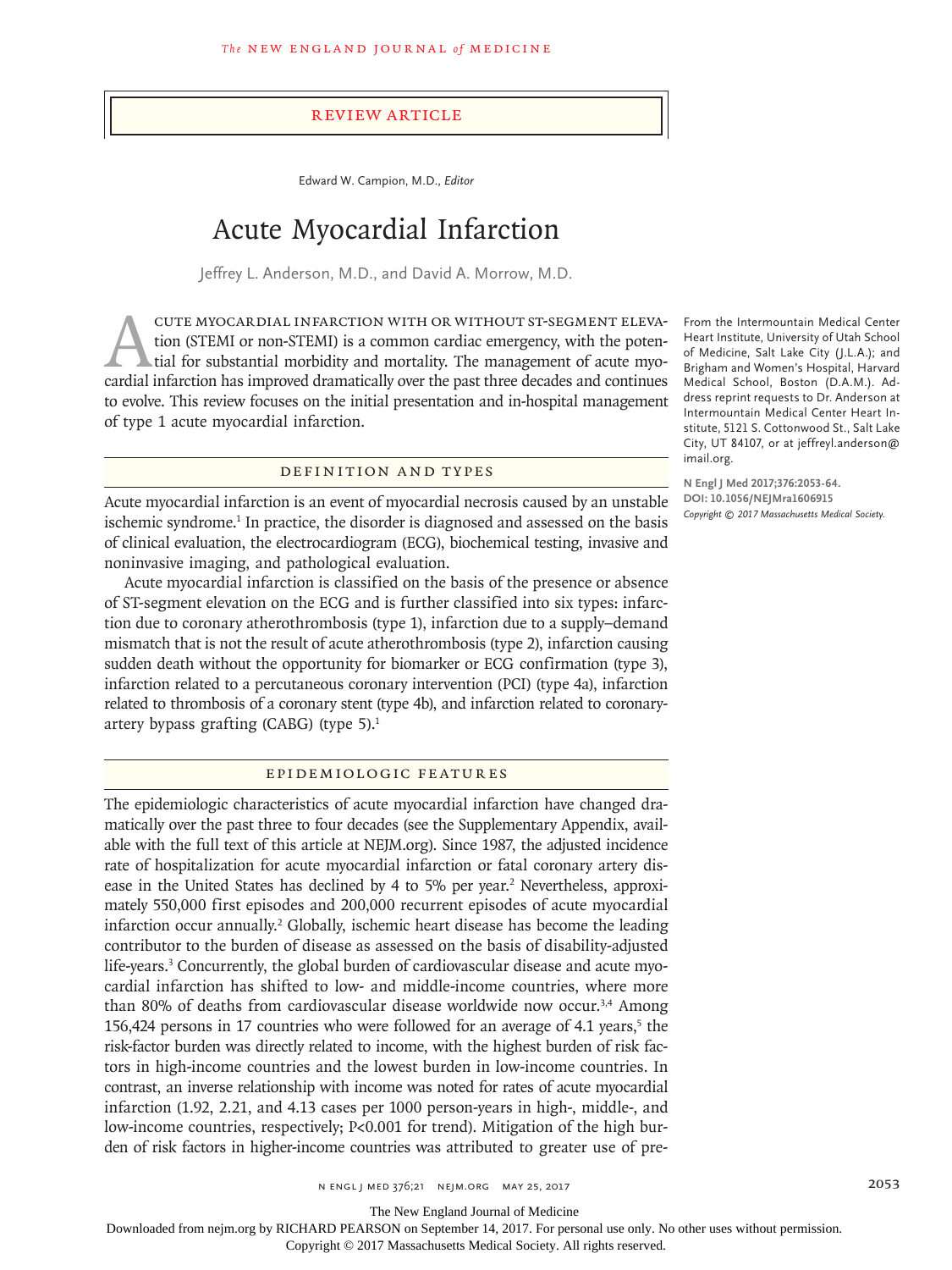ventive measures and revascularization procedures.

## PATHOBIOLOGIC FEATURES and Risk Factors

The usual initiating mechanism for acute myocardial infarction is rupture or erosion of a vulnerable, lipid-laden, atherosclerotic coronary plaque, resulting in exposure of circulating blood to highly thrombogenic core and matrix materials in the plaque (see the Supplementary Appendix).<sup>6</sup> In the current era of potent lipid-lowering therapy, the proportion of cases in which erosion is the underlying cause is increasing as compared with the proportion of cases in which rupture is the underlying cause.7 A totally occluding thrombus typically leads to STEMI.<sup>8</sup> Partial occlusion, or occlusion in the presence of collateral circulation, results in non-STEMI or unstable angina (i.e., an acute coronary syndrome without ST-segment elevation)<sup>9</sup> (Fig. 1). The occurrence of acute myocardial infarction in the absence of critical epicardial coronary disease is increasingly recognized (accounting for approximately 10% of cases of acute myocardial infarction). The various mechanisms underlying acute coronary syndromes, as well as risk factors for these disorders, are discussed in the Supplementary Appendix.

#### INITIAL MEDICAL EVALUATION, DIAGNOSTIC TRIAGE, AND RISK **STRATIFICATION**

Patients with acute myocardial infarction may present with typical ischemic-type chest discomfort or with dyspnea, nausea, unexplained weakness, or a combination of these symptoms (see the Supplementary Appendix.) If an acute coronary syndrome is suspected, the patient should be referred immediately to an emergency department for evaluation (American College of Cardiology– American Heart Association [ACC–AHA] class I recommendation, evidence level C).<sup>9</sup> A 12-lead ECG is obtained and evaluated for ischemic changes, with a goal of performing the evaluation in less than 10 minutes after the patient's arrival in the emergency department (ACC–AHA class I recommendation, evidence level C), and blood is sent for cardiac troponin testing (ACC–AHA class I recommendation, evidence level A). On the basis of the history and ECG, rapid diagnostic triage is performed, with the case classified as STEMI,<sup>8</sup> possible or probable acute coronary syndrome without ST-segment elevation,<sup>9</sup> or nonischemic chest pain; this addresses the first of six key management decisions (Table 1). Serial biomarker testing is performed to subclassify an acute coronary syndrome without ST-segment elevation as non-STEMI or unstable angina.

Serial measurement of cardiac troponin levels is the preferred biomarker method for differentiating non-STEMI from unstable angina and disorders other than acute coronary syndromes. In the appropriate clinical context, acute myocardial infarction is indicated by a rising or falling pattern of troponin levels, with at least one value above the 99th percentile of a healthy reference population (upper reference limit).<sup>1</sup> This rising or falling pattern has become increasingly important as more sensitive assays have been introduced.<sup>9</sup> High-sensitivity assays for troponin, which are currently available only outside the United States, increase diagnostic sensitivity and make it possible to effectively rule out myocardial infarction in 1 to 2 hours; these include assays that may rule out acute myocardial infarction after a single sample has been obtained.<sup>11</sup> However, such testing has decreased clinical specificity for acute myocardial infarction, since high-sensitivity assays detect the presence of troponin in most normal persons, and increased troponin levels are observed in a number of disorders other than acute myocardial infarction, including myocarditis and other causes of cardiac injury; cardiac, renal, and respiratory failure; stroke or intracranial hemorrhage; septic shock; and chronic structural heart disease.<sup>1</sup> With current troponin assays, concomitant measurement of creatine kinase MB or myoglobin levels, which is common practice, is redundant and no longer recommended (ACC–AHA class III recommendation, evidence level A).<sup>9,12</sup>

The initial risk assessment of a patient in whom an acute coronary syndrome is suspected should address two risks: the risk that the presenting syndrome is in fact an acute coronary syndrome, and if it is, the risk of an early adverse outcome.<sup>9,13</sup> The risk of an early adverse outcome is more closely linked to presenting features than to risk factors for coronary artery disease. Two validated models have been developed to assess this risk: the Thrombolysis in Myocardial Infarction (TIMI) and Global Registry of Acute Coronary Events (GRACE) models, which are available online and can be useful in initial patient care (ACC–AHA class IIa recommendation, evidence level B).9

The New England Journal of Medicine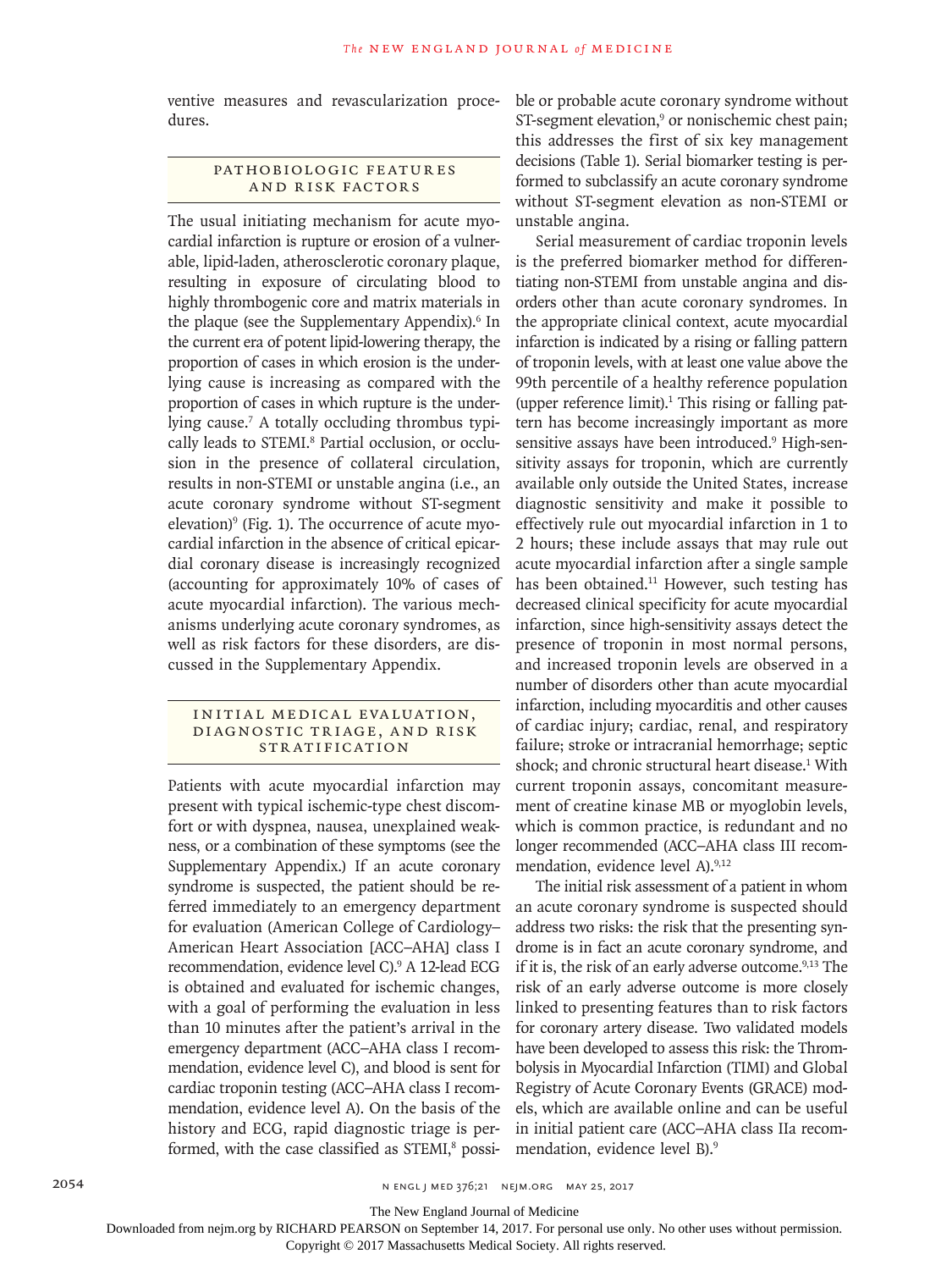

Adapted from Morrow.10 ECG denotes electrocardiogram, and MI myocardial infarction.

#### INITIAL MEDICAL CARE

#### **Prehospital Care**

Prehospital cardiac arrest and extension of necrosis are major factors in acute myocardial infarc-ECG assessment by emergency medical services,

tion–associated morbidity and mortality, making rapid initial assessment, initiation of treatment, and transportation to a hospital essential elements of initial care (see the Supplementary Appendix).

n engl j med 376;21 nejm.org May 25, 2017 2055

The New England Journal of Medicine

Downloaded from nejm.org by RICHARD PEARSON on September 14, 2017. For personal use only. No other uses without permission.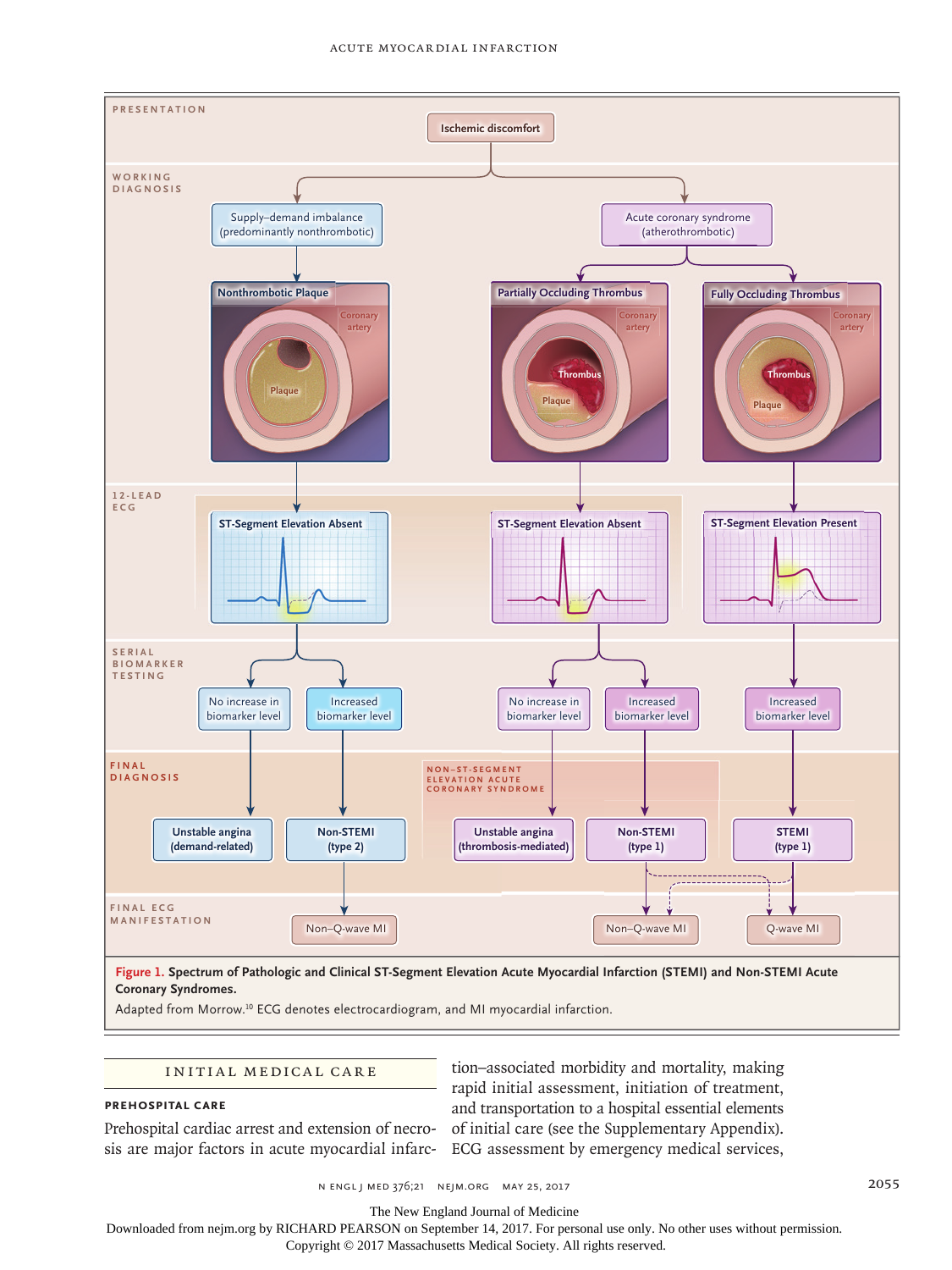**Table 1. Six Initial Assessment and Management Decisions Pertaining to Patients Presenting with Chest Pain and a Possible Acute Coronary Syndrome.\***

- 1. Triage to an acute coronary syndrome pathway (STEMI, non-STEMI, possible or probable unstable angina, or nonischemic disorder) on the basis of the history, examination, ECG, and cardiac troponin test result.
- 2. Assess risk of cardiovascular death or recurrent ischemia (high, intermediate, or low risk) on the basis of clinical features, ECG, and troponin testing; an integrated risk score (e.g., TIMI or GRACE score) can be used.
- 3. Initiate general care: limit activity; administer aspirin, nitroglycerin, and a statin; consider administration of oxygen, beta-blocker, or morphine.
- 4. Choose invasive or noninvasive (ischemia-guided) initial strategy; the choice of early invasive management is based on risk and patient's preferences.
- 5. Select a second antiplatelet agent to add to aspirin (P2Y<sub>12</sub> inhibitor or glycoprotein IIb/IIIa inhibitor), with selection based on thrombotic risk, timing of invasive strategy, likelihood of need for surgical revascularization, and risk of bleeding.
- 6. Choose an anticoagulant agent (unfractionated heparin, low-molecularweight heparin, fondaparinux, or bivalirudin) according to the initial management strategy (invasive or noninvasive) and risk of bleeding.†

\* ECG denotes electrocardiogram, GRACE Global Registry of Acute Coronary Events, STEMI ST-segment elevation acute myocardial infarction, and TIMI Thrombolysis in Myocardial Infarction.

† Fondaparinux is not approved for the treatment of acute coronary syndromes in the United States.

> with communication of a STEMI diagnosis to the receiving hospital and preferential transport to a hospital with the facilities and expertise to perform PCI, results in more rapid performance of primary PCI and superior clinical outcomes.<sup>8,14,15</sup> This strategy can save approximately 15 minutes but at a cost, since the rate of false activation of a STEMI protocol is as high as 36%.<sup>16,17</sup> The ATLANTIC (Administration of Ticagrelor in the Cath Lab or in the Ambulance for New ST Elevation Myocardial Infarction to Open the Coronary Artery) trial tested prehospital administration of ticagrelor, which inhibits the  $P2Y_{12}$  receptor, in patients with STEMI.<sup>18</sup> The treatment was safe but did not improve pre-PCI coronary perfusion. Two randomized trials of prehospital induction of therapeutic hypothermia in resuscitated patients with out-ofhospital cardiac arrest and initial ventricular fibrillation showed that rapid, large-volume infusions of cold fluids administered by paramedics modestly decreased core temperature at the time of arrival at the hospital but did not improve outcomes at discharge, as compared with in-hospital cooling.19,20

> **Emergency Department and Early Inpatient Care**

The initial management of acute coronary syndromes includes bed rest with ECG monitoring and prompt initiation of antithrombotic therapy. The severity of the symptoms dictates other features of general care (Table 2). Although the routine use of oxygen supplementation is still widespread, current evidence does not support its benefit in patients with normal oxygen levels. Hence, its use is recommended only for patients with hypoxemia (oxygen saturation <90%), respiratory distress, or other risk factors for hypoxemia (Table 2). $8,9$  A large, randomized trial of oxygen supplementation in 6650 patients with acute myocardial infarction (DETO2X-AMI [Determination of the Role of Oxygen in Suspected Acute Myocardial Infarction]) is under way (ClinicalTrials .gov number, NCT01787110).

Sublingual nitroglycerin is initially indicated for relief of ischemic discomfort and may be followed by intravenous therapy for ongoing ischemic discomfort, congestive heart failure, or uncontrolled hypertension. The approach to beta-blocker therapy is subject to debate, but overall, its use is favored, with initiation during the first 24 hours after admission.8,9 Oral administration is generally safe, with intravenous therapy reserved for unrelieved hypertension. Beta-blockers should be avoided if the patient has risk factors for cardiogenic shock. Initiation or continuation of highintensity statin therapy is based on favorable pleiotropic as well as cholesterol-lowering effects and on improvements in cardiovascular outcomes.<sup>9</sup> In addition, angiotensin-converting–enzyme (ACE) inhibitors or angiotensin-receptor blockers have a role in the treatment of acute coronary syndromes, especially in patients with anterior acute myocardial infarction, ventricular dysfunction, or heart failure. In the absence of contraindications, such therapy is begun within 24 hours after admission.8,9,13 A fraction of patients who have had an acute myocardial infarction also become candidates for aldosterone inhibitors (ACC–AHA class I recommendation, level of evidence A).<sup>8</sup> Additional considerations apply in patient groups of special interest (see the Supplementary Appendix).

## SELECTION OF A MANAGEMENT STRATEGY

General management algorithms for STEMI and acute coronary syndromes without ST-segment elevation are shown in Figure 2.

#### **Treatment of STEMI**

Emergency reperfusion of ischemic myocardium that is in the process of becoming infarcted is the

The New England Journal of Medicine

Downloaded from nejm.org by RICHARD PEARSON on September 14, 2017. For personal use only. No other uses without permission.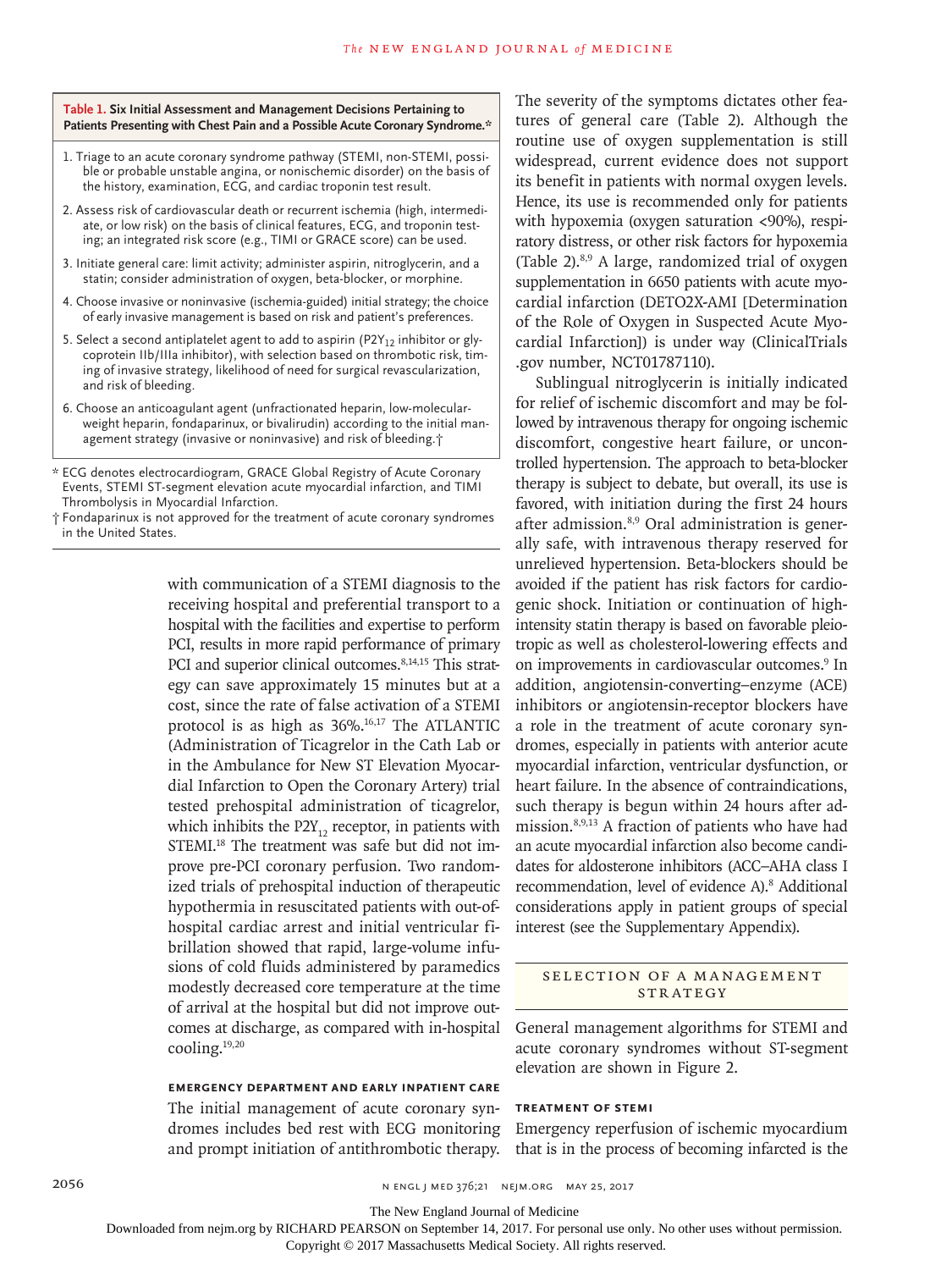| Table 2. Approach to Pharmacotherapy in Early Hospital Care of Patients with an Acute Coronary Syndrome without ST-Segment Elevation.* |                                                                                                                                                                                                                                                                                   |  |  |  |
|----------------------------------------------------------------------------------------------------------------------------------------|-----------------------------------------------------------------------------------------------------------------------------------------------------------------------------------------------------------------------------------------------------------------------------------|--|--|--|
| <b>Therapeutic Target</b>                                                                                                              | Intervention                                                                                                                                                                                                                                                                      |  |  |  |
| Myocardial supply-demand mismatch                                                                                                      | Oxygen: Administer supplemental oxygen only if oxygen saturation <90%.                                                                                                                                                                                                            |  |  |  |
|                                                                                                                                        | Analgesics: Intravenous morphine (1 to 5 mg; may repeat in 5 to 30 min if necessary) may be rea-<br>sonable for persistent ischemic pain.                                                                                                                                         |  |  |  |
|                                                                                                                                        | Nitrates: Administer sublingual nitroglycerin (0.3 to 0.4 mg; may repeat in 5 min, two times, as<br>needed) for ischemic pain and intravenous nitroglycerin for persistent ischemia, heart failure,<br>or hypertension.                                                           |  |  |  |
|                                                                                                                                        | Beta-blockers: An oral beta-blocker should be started in the first 24 hr if there is no heart failure,<br>low-output state, risk for shock, or other contraindication. <sup>†</sup>                                                                                               |  |  |  |
|                                                                                                                                        | Calcium-channel blockers: A calcium-channel blocker (nondihydropyridine) should be used for<br>persistent ischemia when beta-blockers are not successful, are contraindicated, or have unac-<br>ceptable side effects. <sup>*</sup>                                               |  |  |  |
| Coronary thrombus                                                                                                                      | Antiplatelet therapy: Administer oral aspirin (initial dose, 162 to 325 mg; then 81 to 325 mg daily<br>indefinitely) and a $P2Y_{12}$ inhibitor.                                                                                                                                  |  |  |  |
|                                                                                                                                        | Anticoagulant therapy: Administer an intravenous anticoagulant agent to all patients, regardless<br>of treatment strategy.                                                                                                                                                        |  |  |  |
| Unstable atheroma or disease<br>progression                                                                                            | Statin therapy: Initiate or continue high-intensity oral statin therapy (40 to 80 mg atorvastatin or<br>20 to 40 mg rosuvastatin on admission and then daily) for cholesterol management.                                                                                         |  |  |  |
|                                                                                                                                        | ACE inhibitor: ACE inhibitors should be started in all patients with LVEF of <0.40 and in those<br>with hypertension, diabetes mellitus, or stable chronic kidney disease; ACE inhibitors may<br>also be reasonable in all other patients with cardiac or other vascular disease. |  |  |  |

 $^\star$  The recommendations are adapted from Amsterdam et al.° The approach to general treatment measures is similar for STEMI, although calcium-channel blockers are only weakly recommended for patients for whom beta-blockers are associated with unacceptable adverse events. The recommendation is class I for all listed interventions except analgesics and some uses of angiotensin-converting–enzyme (ACE) inhibitors, which are both class IIb; ACE inhibitors are class I in all patients with a left ventricular ejection fraction (LVEF) of <0.40 and in those with hypertension, diabetes mellitus, or stable chronic kidney disease and class IIb in all other patients with cardiac or other vascular disease. See Amsterdam et al.<sup>9</sup> and Anderson et al.<sup>13</sup> for additional information about dosages.

† Beta-blockers also reduce the incidence of tachyarrhythmias. Patients with initial contraindications to beta-blockers should be reassessed for eligibility.

‡ Contraindications to calcium-channel blockers include left ventricular dysfunction, an increased risk of cardiogenic shock, a PR interval of more than 0.24 seconds, and second- or third-degree atrioventricular block in a patient without a cardiac pacemaker.

most important advance in the treatment of STEMI over the past three decades and is the primary therapeutic goal. Coronary reperfusion is accomplished by means of primary PCI (angioplasty and stenting) or intravenous fibrinolytic therapy. Prompt PCI (with a performance goal of ≤90 minutes from the first medical contact) is the preferred approach at PCI-capable hospitals for STEMI with onset of symptoms within the previous 12 hours (ACC–AHA class I recommendation, evidence level A) and for STEMI with cardiogenic shock, regardless of the timing (ACC–AHA class I recommendation, evidence level B).<sup>8</sup> The advantages of primary PCI over fibrinolysis include lower rates of early death, reinfarction, and intracranial hemorrhage. However, when PCI is delayed by more than 120 minutes, fibrinolytic therapy should be given if it is not contraindicated (ACC–AHA class I recommendation, evidence level A), followed by routine consideration of transfer in the following 3 to 24 hours to a PCI-capable facility (ACC–AHA

class IIa recommendation, evidence level B).8 With broad application of reperfusion therapy for STEMI, 30-day mortality rates have progressively declined from more than 20% to less than 5%.<sup>21</sup>

The recent evolution in the treatment of acute myocardial infarction largely involves management in the catheterization laboratory. Implantation of either drug-eluting or bare-metal stents is supported by STEMI guidelines.<sup>8</sup> Second-generation drug-eluting stents have assumed a dominant role in PCI. A 2013 network analysis that included 22 trials and a total of 12,548 patients with STEMI showed evidence of steady improvement in outcomes in association with the move from baremetal stents to first-generation and then secondgeneration drug-eluting stents.22 Cobalt chromium everolimus-eluting stents had the most favorable safety and efficacy profile, with reduced rates of cardiac death, acute myocardial infarction, and stent thrombosis, as compared with bare-metal stents.

n engl j med 376;21 nejm.org May 25, 2017 2057

The New England Journal of Medicine

Downloaded from nejm.org by RICHARD PEARSON on September 14, 2017. For personal use only. No other uses without permission.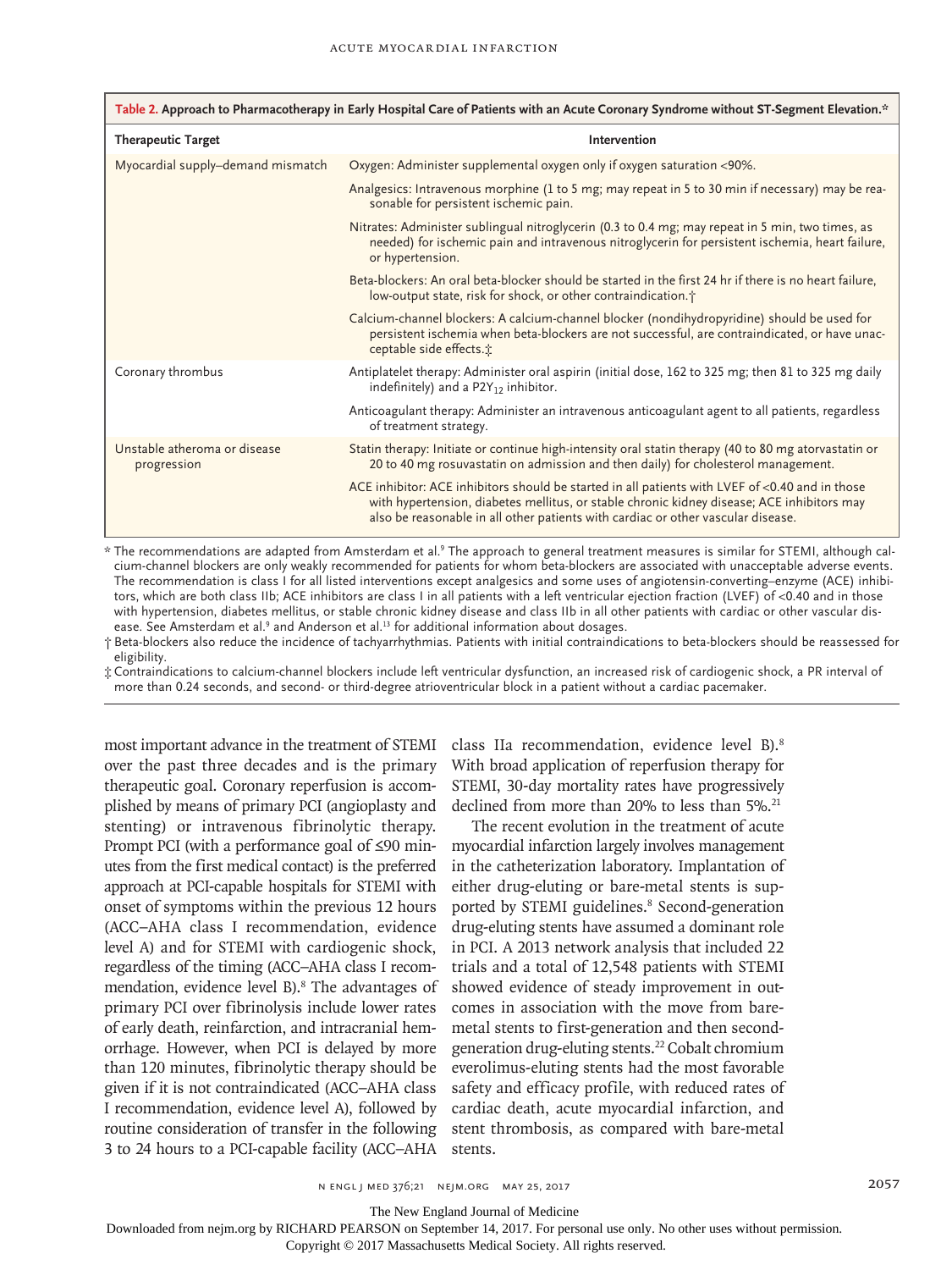

2058 **n ENGL J MED 376;21 NEIM.ORG MAY 25, 2017** 

The New England Journal of Medicine

Downloaded from nejm.org by RICHARD PEARSON on September 14, 2017. For personal use only. No other uses without permission.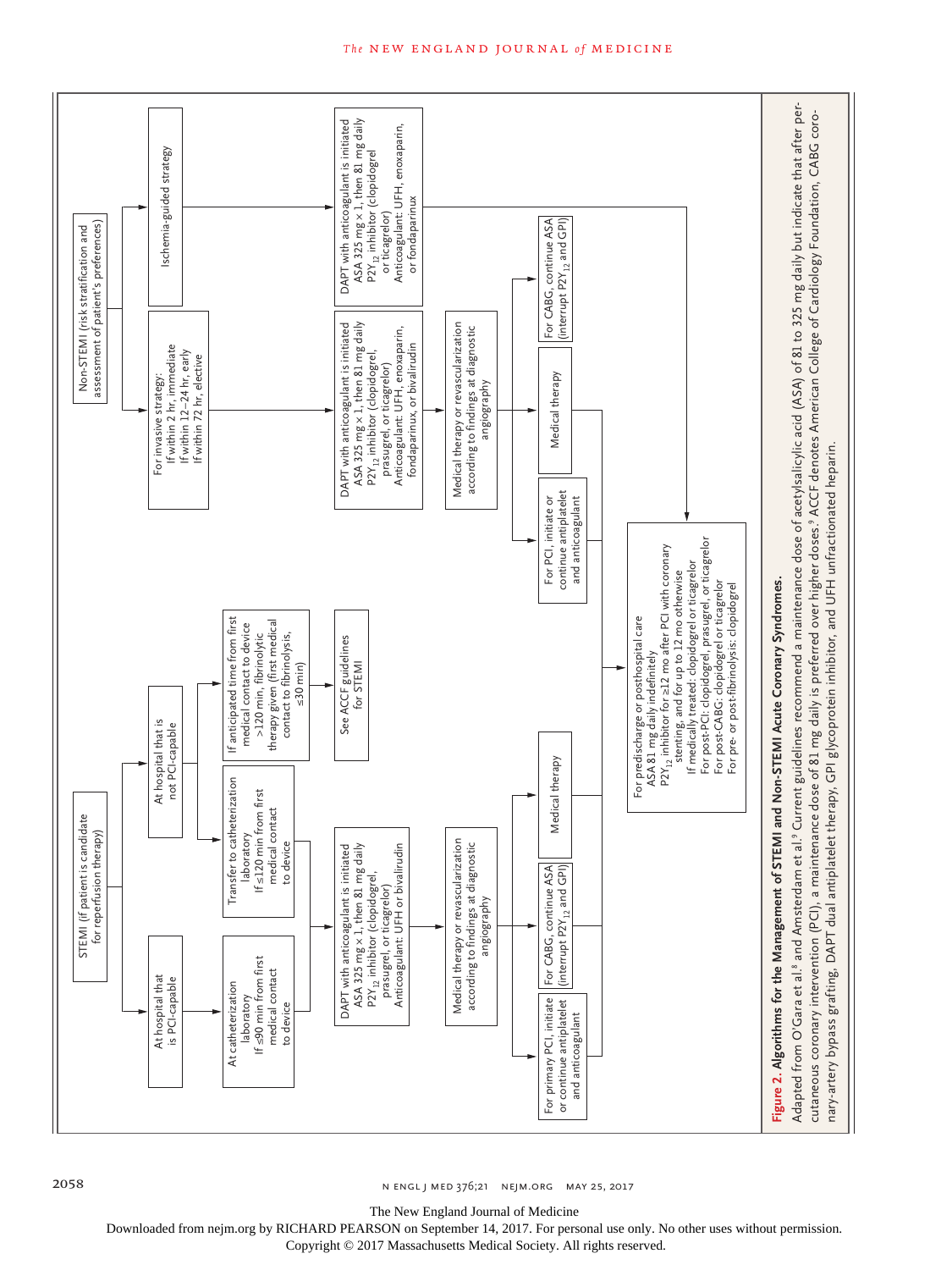An ongoing controversy in the use of PCI for STEMI is the approach to stenoses in nonculprit coronary arteries.<sup>23</sup> PCI of nonculprit stenoses has been contraindicated on the basis of observational studies, which are subject to selection bias. More recently, three randomized trials with samples of intermediate size (296 to 627 patients) showed reductions in ischemia-driven revascularization and variable effects on the risks of recurrent myocardial infarction and death with PCI of nonculprit stenoses.24-26 A 2015 systematic review of five trials involving a total of 1568 patients confirmed a decreased risk of repeat revascularization (relative risk, 0.36; 95% confidence interval [CI], 0.27 to 0.48) and a lower risk of nonfatal myocardial infarction (relative risk, 0.58; 95% CI, 0.36 to 0.93), with an uncertain effect on the risk of death (relative risk, 0.82; 95% CI, 0.53 to 1.26).<sup>27</sup> On the basis of this evidence,  $24-27$  PCI of nonculprit lesions may be considered either at the time of primary PCI in hemodynamically stable patients or as a staged procedure (ACC–AHA class IIb recommendation, level of evidence  $B$ ).<sup>23</sup> Larger multicenter, randomized trials are needed, including trials comparing staged versus immediate PCI of nonculprit arteries; one such trial, COMPLETE (Complete vs. Culprit-Only Revascularization to Treat Multi-Vessel Disease after Primary PCI for STEMI), is ongoing (NCT01740479).

Although early data favored manual thrombus aspiration during primary PCI,<sup>28</sup> data from more recent trials have not.<sup>29-31</sup> In the largest trial (involving 10,732 patients), manual aspiration had no significant effect on the risk of death from cardiovascular causes, myocardial infarction, or severe heart failure at 180 days, as compared with conventional PCI (without aspiration thrombectomy) (hazard ratio, 0.99), and the risk of stroke at 30 days was higher with manual aspiration (0.7% vs. 0.3%).30 Similarly, in a meta-analysis of 17 trials involving 20,960 patients, aspiration thrombectomy was not shown to be of benefit in reducing the risk of death or reinfarction (hazard ratio, 0.90;  $P=0.11$ ).<sup>31</sup> Currently, the routine use of thrombus aspiration during PCI is not indicated, and selective use is viewed as poorly founded (ACC–AHA class IIb recommendation, evidence level C).<sup>23</sup>

In response to adverse outcomes associated with bleeding complications of PCI, radial-artery access has been advocated for coronary angiography and PCI,<sup>32</sup> particularly for patients with STEMI, in whom bleeding at the access site is most common. A meta-analysis of 12 randomized trials comparing transradial with transfemoral PCI for the treatment of STEMI showed that radial access was associated with lower rates of accesssite bleeding (2.1% vs. 5.6%), major bleeding (1.4% vs. 2.9%), and death (2.7% vs. 4.7%), despite a procedure time that was 2 minutes longer.33 The most recent and largest trial randomly assigned 8404 patients with either STEMI or non-STEMI to radial or femoral access.<sup>34</sup> Radial access was associated with a reduction in the rate of adverse clinical events at 30 days, driven by decreases in deaths and major bleeding events, and was beneficial for both types of acute myocardial infarction.34 One challenge to rapid adoption of the radial approach in general practice is overcoming the learning curve for achieving the outcomes observed in clinical trials.<sup>32</sup>

## **Treatment of Acute Coronary Syndromes without ST-Segment Elevation**

Given residual perfusion in the ischemic zone in acute coronary syndromes without ST-segment elevation, the urgency of and approach to revascularization differ from that in STEMI. Once a definite or likely diagnosis of an acute coronary syndrome without ST-segment elevation has been made, the patient is triaged to either an invasive strategy or an ischemia-guided strategy (i.e., an initial medical strategy with angiography reserved for evidence of spontaneous or provoked ischemia).<sup>9</sup>

An invasive strategy leads to improved outcomes and is favored for the majority of patients; the urgency of angiography (performed with the goal of revascularization) depends on the presence or absence of high-risk features (Table 3). If initial medical therapy stabilizes the patient's hemodynamic condition and relieves ischemic discomfort, angiography can proceed within 12 to 24 hours. An even more delayed approach (with angiography performed within 25 to 72 hours) is an option for patients at lower immediate risk.<sup>9,35</sup> In patients whose condition is unstable, urgent PCI is performed, as it is for patients with STEMI.

An ischemia-guided strategy is chosen for patients at low risk for recurrent ischemia (especially for women at low-risk and others for whom angiography carries excessive risk), for patients at hospitals where interventional services are unavailable, and on the basis of the patient's or physician's preference. Fibrinolytic therapy may be harmful

The New England Journal of Medicine

Downloaded from nejm.org by RICHARD PEARSON on September 14, 2017. For personal use only. No other uses without permission.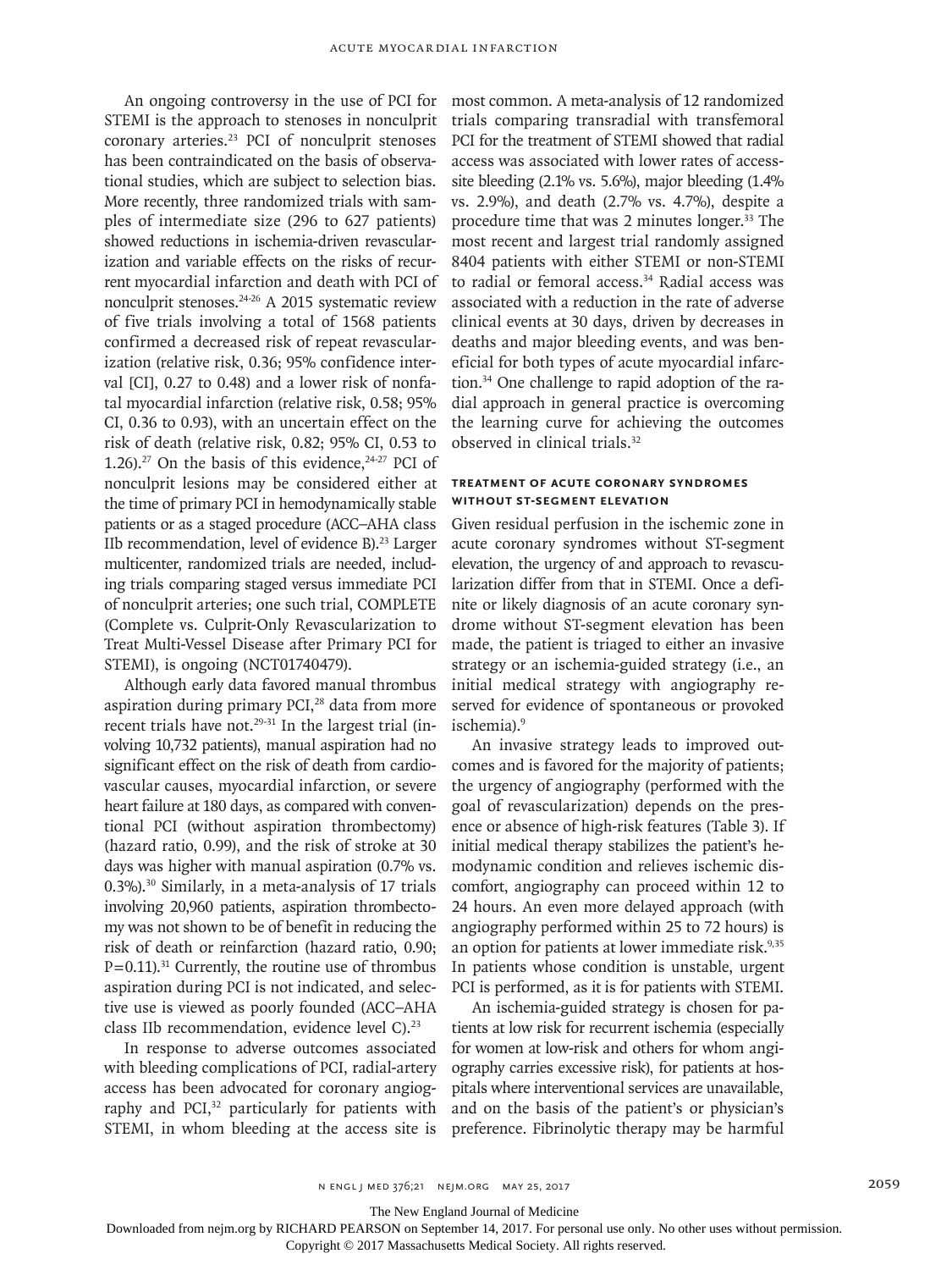| Table 3. Invasive and Ischemia-Guided Intervention Categories in Patients with Non-STEMI Acute Coronary Syndromes.* |                                                                                                                                                       |                                                                                                       |                                                                                                                                                                                                              |                                                                                                                                                                                                                                  |  |
|---------------------------------------------------------------------------------------------------------------------|-------------------------------------------------------------------------------------------------------------------------------------------------------|-------------------------------------------------------------------------------------------------------|--------------------------------------------------------------------------------------------------------------------------------------------------------------------------------------------------------------|----------------------------------------------------------------------------------------------------------------------------------------------------------------------------------------------------------------------------------|--|
| Variable                                                                                                            | Invasive Intervention;                                                                                                                                |                                                                                                       |                                                                                                                                                                                                              | Ischemia-Guided Intervention                                                                                                                                                                                                     |  |
|                                                                                                                     | Immediate                                                                                                                                             | Early                                                                                                 | Delayed                                                                                                                                                                                                      |                                                                                                                                                                                                                                  |  |
| Timing                                                                                                              | Within 2 hr                                                                                                                                           | Within 24 hr                                                                                          | Within 25-72 hr                                                                                                                                                                                              | Depends on spontaneous or<br>provoked ischemia                                                                                                                                                                                   |  |
| Indications                                                                                                         | Refractory angina, new-onset<br>heart failure, new or wors-<br>ening mitral regurgita-<br>tion, recurrent angina<br>during maximal medical<br>therapy | High risk (e.g., GRACE<br>score $>140$ ), rising<br>troponin level, new<br>ST-segment depres-<br>sion | Intermediate risk (e.g., GRACE<br>score of 109-140, TIMI<br>score of ≥2), ejection frac-<br>tion <40%, postinfarction<br>angina, diabetes, renal in-<br>sufficiency, prior CABG,<br>recent PCI (within 6 mo) | Low risk (e.g., TIMI score of 0 or<br>1); low-risk and troponin-<br>negative women, patient's<br>or physician's preference in<br>absence of high-risk features,<br>unavailability of interven-<br>tional facilities or expertise |  |

\* Data are adapted from Amsterdam et al.9

† Invasive interventions are those involving coronary angiography with the intention to perform percutaneous coronary intervention (PCI) or to refer the patient for CABG (coronary-artery bypass grafting), as appropriate.

> in patients who have an acute coronary syndrome without ST-segment elevation and is therefore contraindicated. At the time of angiography, PCI is the most common intervention, but depending on the coronary anatomy and clinical features, a decision may be made to perform CABG instead of PCI or to forgo an intervention. Nonculprit arteries may be approached with the same cautions as for nonculprit arteries in patients with STEMI. Indeed, because the culprit artery may be difficult to identify with certainty in patients who have an acute coronary syndrome without ST-segment elevation, simultaneous multivessel PCI is often performed if the patient is hemodynamically stable.

## Antithrombotic Therapy

Given the critical role of coronary thrombosis in the precipitation of acute myocardial infarction, antithrombotic therapy has assumed a cardinal role in the management of acute coronary syndromes.<sup>36</sup>

## **Antiplatelet Agents**

Non–enteric-coated aspirin, at a dose of 162 to 325 mg, is recommended at the time of the first medical contact for all patients with an acute coronary syndrome (ACC–AHA class I recommendation, evidence level A).<sup>8,9</sup> The initial dose is followed by a daily maintenance dose of 81 to 325 mg of aspirin, which is given indefinitely (ACC–AHA class I recommendation, evidence level A).8,9 However, whereas an 81-mg maintenance dose of aspirin is required with ticagrelor and is preferred with prasugrel, the dose with clopidogrel is uncertain. In the large CURRENT–OASIS 7 (Clopidogrel Optimal Loading Dose Usage to Reduce Recurrent Events–Optimal Antiplatelet Strategy for Interventions) trial, which had a factorial design, patients with acute coronary syndromes were randomly assigned to either double-dose clopidogrel (600-mg loading dose on day 1, followed by 150 mg daily for 6 days and 75 mg daily thereafter) or standard-dose clopidogrel (300-mg loading dose and 75 mg daily thereafter) and either high-dose aspirin (300 to 325 mg daily) or low-dose aspirin (75 to 100 mg daily). A nominal advantage was observed for patients undergoing PCI per protocol who received double-dose clopidogrel plus high-dose aspirin for 1 week ( $P=0.03$  for interaction).37,38 A large pragmatic trial is testing a daily maintenance dose of 81 mg versus 325 mg of aspirin for secondary atherothrombosis prevention (NCT02697916).

In addition to aspirin, an oral  $P2Y_{12}$  inhibitor (clopidogrel, prasugrel, or ticagrelor) is recommended for all higher-risk patients. For patients with STEMI who are undergoing primary PCI, a loading dose should be given as early as possible or at the time of PCI, followed by a daily maintenance dose for at least 1 year (ACC–AHA class I recommendation, evidence level A).<sup>8</sup> Two randomized trials have failed to support routine upstream administration of prasugrel or ticagrelor before timely PCI for patients with acute coronary syndromes.18,39 Whereas prasugrel and ticagrelor, which are more potent than clopidogrel, may be

The New England Journal of Medicine

Downloaded from nejm.org by RICHARD PEARSON on September 14, 2017. For personal use only. No other uses without permission.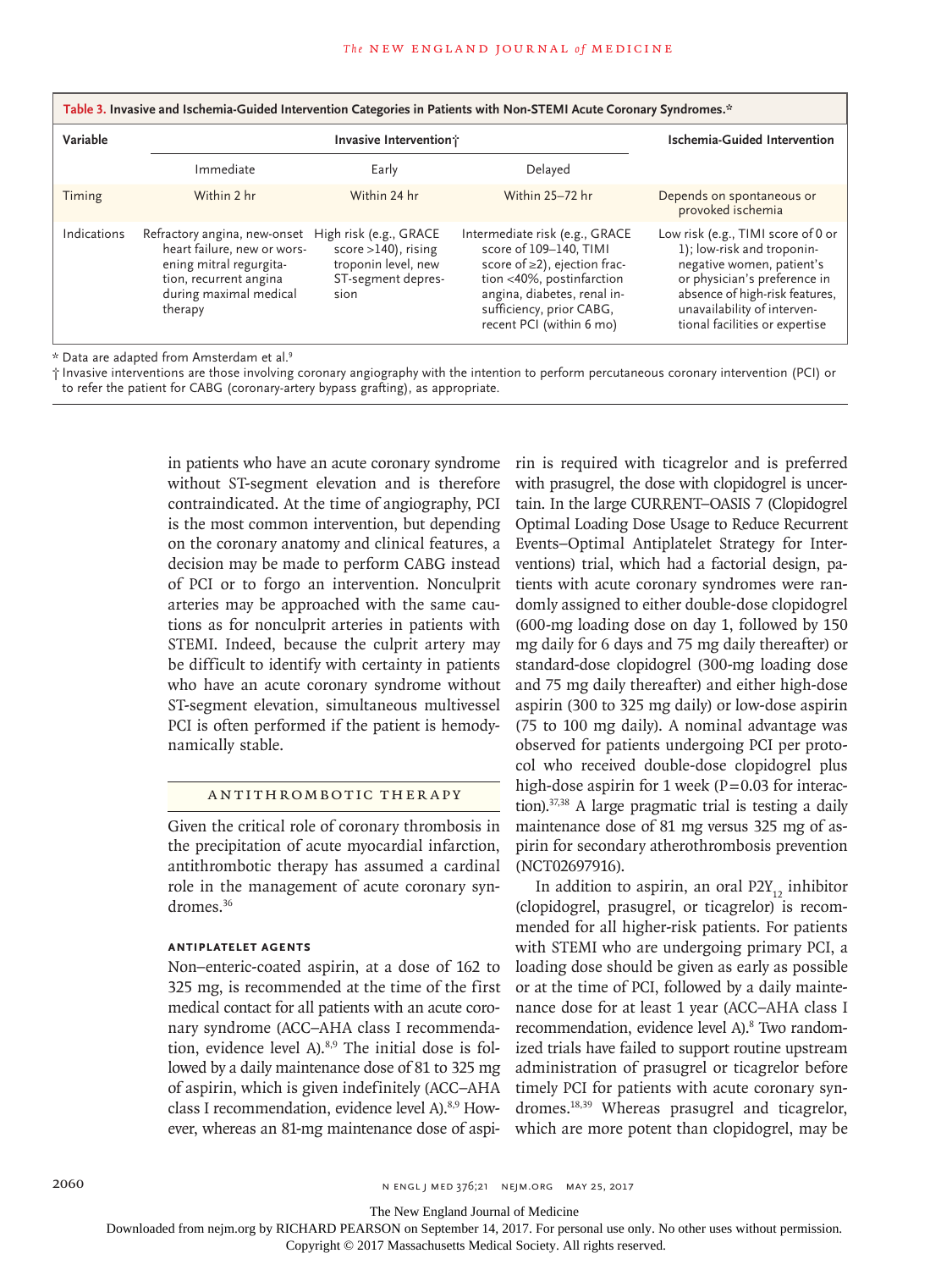preferred with primary PCI, clopidogrel is recommended in association with fibrinolytic therapy and is given after fibrinolytic therapy for a minimum of 14 days (ACC–AHA class I recommendation, evidence level A) and for a maximum of 1 year (ACC–AHA class I recommendation, evidence level C).<sup>8</sup> For an acute coronary syndrome without ST-segment elevation, clopidogrel or ticagrelor is indicated at the time of presentation for patients treated with either an early invasive strategy or an ischemia-guided strategy (ACC–AHA class I recommendation, evidence level B).<sup>9</sup> Prasugrel becomes an option for an acute coronary syndrome without ST-segment elevation that is being managed with an early invasive approach at the time of stenting (ACC–AHA class I recommendation, evidence level B). Ticagrelor and prasugrel are more effective than clopidogrel $40,41$  and are generally preferred in patients who are not at high risk for bleeding (e.g., those without a history of stroke or transient ischemic attack) (ACC–AHA class IIa recommendation, evidence level B).<sup>9</sup> A large, ongoing trial (TAILOR-PCI [Tailored Antiplatelet Therapy Following PCI]; NCT01742117) is evaluating the use of pharmacogenetic testing at the time of PCI to improve ischemic outcomes with clopidogrel in patients with acute coronary syndromes or stable coronary artery disease. The efficacy of clopidogrel relies on its conversion (by the CYP2C19 enzyme) to its active metabolite. Patients in the pharmacogenetic group who have a reducedfunction allele (*CYP2C19* \*2 or \*3) are assigned to ticagrelor. The comparison group receives standard clopidogrel dosing.

Glycoprotein IIb/IIIa inhibitors, an older class of antiplatelet drugs given intravenously, have a more limited role in the treatment of acute coronary syndromes, but when needed, they can provide rapid onset of antiplatelet activity before the patient is taken to the catheterization laboratory or for prevention and treatment of periprocedural thrombotic complications. Cangrelor, a short-acting intravenous  $P2Y_{12}$  inhibitor, has recently become available as an adjunct to PCI for reducing the risk of periprocedural ischemic events in patients who have not been pretreated with a  $P2Y_{12}$ or a glycoprotein IIb/IIIa inhibitor. With its fast onset–offset actions, cangrelor is superior to clopidogrel when clopidogrel preloading has not occurred,<sup>42,43</sup> but cangrelor has not been compared with prasugrel, ticagrelor, or the glycoprotein IIb/IIIa inhibitors.36

#### **Anticoagulant Agents**

Administration of a parenteral anticoagulant agent (i.e., unfractionated heparin, enoxaparin, bivalirudin, or fondaparinux) is recommended for patients who present with an acute coronary syndrome (ACC–AHA class I recommendation, evidence level A).8,9 Fondaparinux alone does not provide adequate anticoagulation to support PCI but is useful for medical therapy, especially if the risk of bleeding is high. Enoxaparin is somewhat more effective than unfractionated heparin, particularly in patients who are treated with a noninvasive strategy. During noninvasive management of an acute coronary syndrome, anticoagulants are administered for at least 2 days and preferably for the duration of hospitalization, up to 8 days, or until PCI is performed. Anticoagulants are typically discontinued after uncomplicated PCI.8,9 A current controversy is the choice of bivalirudin versus heparin. Early trials showed that bivalirudin reduced the risk of major bleeding, as compared with heparin or enoxaparin plus a glycoprotein IIb/IIIa inhibitor.44,45 However, in these trials, numerical increases in ischemic events were noted with bivalirudin, as well as increases in acute stent thrombosis in patients with STEMI.46 In the HEAT-PPCI (How Effective Are Antithrombotic Therapies in Primary Percutaneous Intervention) trial, which relegated glycoprotein IIb/IIIa inhibitors to bailout use and administered conservative doses of heparin, bleeding rates were similar and ischemic outcomes were reduced with heparin as compared with bivalirudin.<sup>47</sup> Complicating the interpretation of these findings are divergent findings in a Chinese study.<sup>48</sup> Matching the intensity and duration of anticoagulant therapy to the patient's risk profile appears to be more important than the anticoagulant choice.<sup>49</sup>

# **Combined Oral Anticoagulant and Antiplatelet Therapy**

On the basis of limited evidence and expert opinion, current guidelines recommend antiplatelet therapy combined with oral anticoagulant therapy with a vitamin K antagonist in patients with STEMI who have an elevated risk of atrial fibrillation, mechanical heart valves, venous thromboembolism, or hypercoagulable disorders. The guidelines state that the duration of triple therapy (e.g., a vitamin K antagonist and dual antiplatelet therapy with aspirin and clopidogrel) should be as short as possible, given the risk of increased

The New England Journal of Medicine

Downloaded from nejm.org by RICHARD PEARSON on September 14, 2017. For personal use only. No other uses without permission.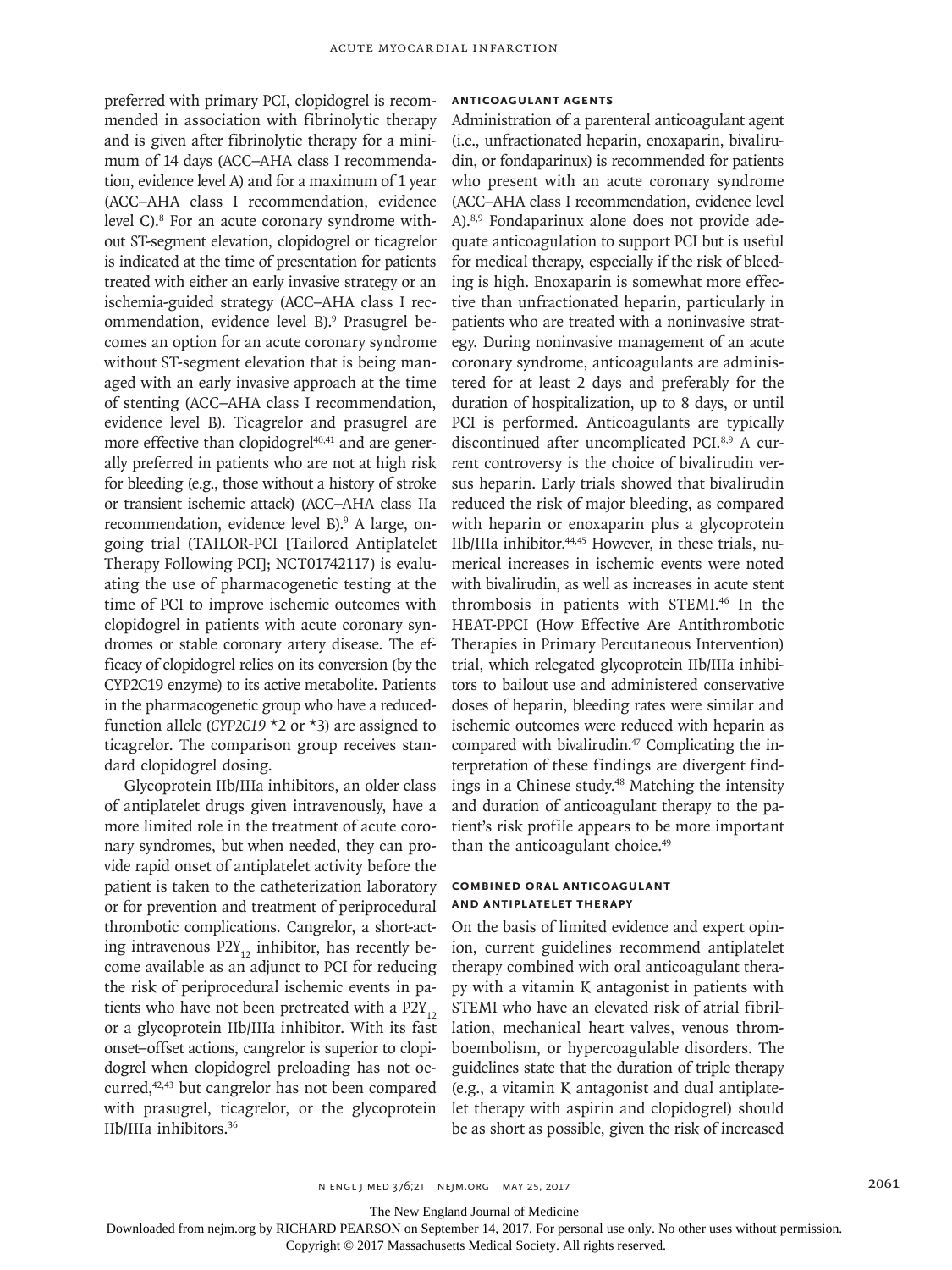bleeding.9,50 The WOEST (What Is the Optimal Antiplatelet and Anticoagulant Therapy in Patients with Oral Anticoagulation and Coronary Stenting) trial, a single-center study involving 563 patients (28% of whom had acute coronary syndromes), showed that an oral anticoagulant plus clopidogrel without aspirin, as compared with an oral anticoagulant plus clopidogrel and aspirin, reduced the risk of clinical bleeding (hazard ratio, 0.36; 95% CI, 0.26 to 0.50) without an increase in thrombotic events.<sup>51</sup>

A more recent study, PIONEER AF-PCI (Open-Label, Randomized, Controlled, Multicenter Study Exploring Two Treatment Strategies of Rivaroxaban and a Dose-Adjusted Oral Vitamin K Antagonist Treatment Strategy in Subjects with Atrial Fibrillation who Undergo Percutaneous Coronary Intervention), involved 2124 patients with atrial fibrillation (50% of whom had acute coronary syndromes) who underwent PCI and stenting.<sup>52</sup> In the study, low-dose rivaroxaban (15 mg daily) plus a  $P2Y_{12}$  inhibitor (primarily clopidogrel, at 75 mg daily), without aspirin, for 12 months or very-low-dose rivaroxaban (2.5 mg twice daily) plus dual antiplatelet therapy for 1, 6, or 12 months, was compared with standard therapy (a vitamin K antagonist plus dual antiplatelet therapy for 1, 6, or 12 months). The rates of clinically significant bleeding were lower with either of the rivaroxaban regimens than with standard therapy (hazard ratio with the low-dose regimen, 0.59; 95% CI, 0.47 to 0.76; hazard ratio with the very-low-dose regimen, 0.63; 95% CI, 0.50 to 0.80; P<0.001 for both comparisons). The rates of death from cardiovascular causes, myocardial infarction, or stroke were similar among the groups. This emerging database of accumulated evidence from clinical trials points to new options for improving clinical outcomes in patients with acute myocardial infarction who have indications for oral anticoagulant therapy.

## Complications

The rates of major complications of acute myocardial infarction have declined dramatically with early reperfusion and current medical therapy.<sup>53</sup> Nevertheless, complications are a leading cause of death and deserve careful consideration (see details in the Supplementary Appendix).8,9,13,21

# LATE INPATIENT AND Predischarge Care

In the era of primary PCI, the duration of hospitalization is as short as 3 days for uncomplicated acute myocardial infarction, with observational studies suggesting that the outcomes for patients admitted to a step-down unit are similar to the outcomes of intensive care. During the later hospital phase, patients' activity is increased but continues to be closely monitored. Medical therapy is transitioned to oral medications that are appropriate for long-term outpatient use. Near the time of discharge, functional evaluations are undertaken, including echocardiography for left ventricular functional assessment and, in selected patients (e.g., patients treated with an ischemiaguided strategy), exercise stress testing. Education is provided about diet, activity, smoking, and other risk factors (e.g., lipids, hypertension, and diabetes); outpatient medical and secondary prevention therapies are reviewed; and follow-up planning occurs (Table S1 in the Supplementary Appendix). Important in discharge planning is referral to cardiac rehabilitation, which is an ACC–AHA class I recommendation (evidence level B) because of its favorable effects on outcomes.8,9,13 Three large, randomized clinical trials are investigating whether potent regimens of antiinflammatory treatment with colchicine, methotrexate, or canakinumab can be effective as secondary prevention to reduce the risk of subsequent acute myocardial infarction (NCT02551094, NCT01594333, and NCT01327846).

## Future Directions

Although the case fatality rates among patients with acute myocardial infarction have declined substantially, considerable opportunities for improvement remain. Care of patients with acute coronary syndromes has advanced remarkably over the past three decades and continues to evolve. Adherence to evidence-based guidelines for the care of such patients correlates with improved outcomes. Continued efforts aimed at improving the translation of evidence-based interventions into routine practice are essential.<sup>54</sup> Several new therapeutic approaches, such as reducing inflammation, mitigating reperfusion injury, inducing myocardial regeneration, and ameliorating adverse

The New England Journal of Medicine

Downloaded from nejm.org by RICHARD PEARSON on September 14, 2017. For personal use only. No other uses without permission.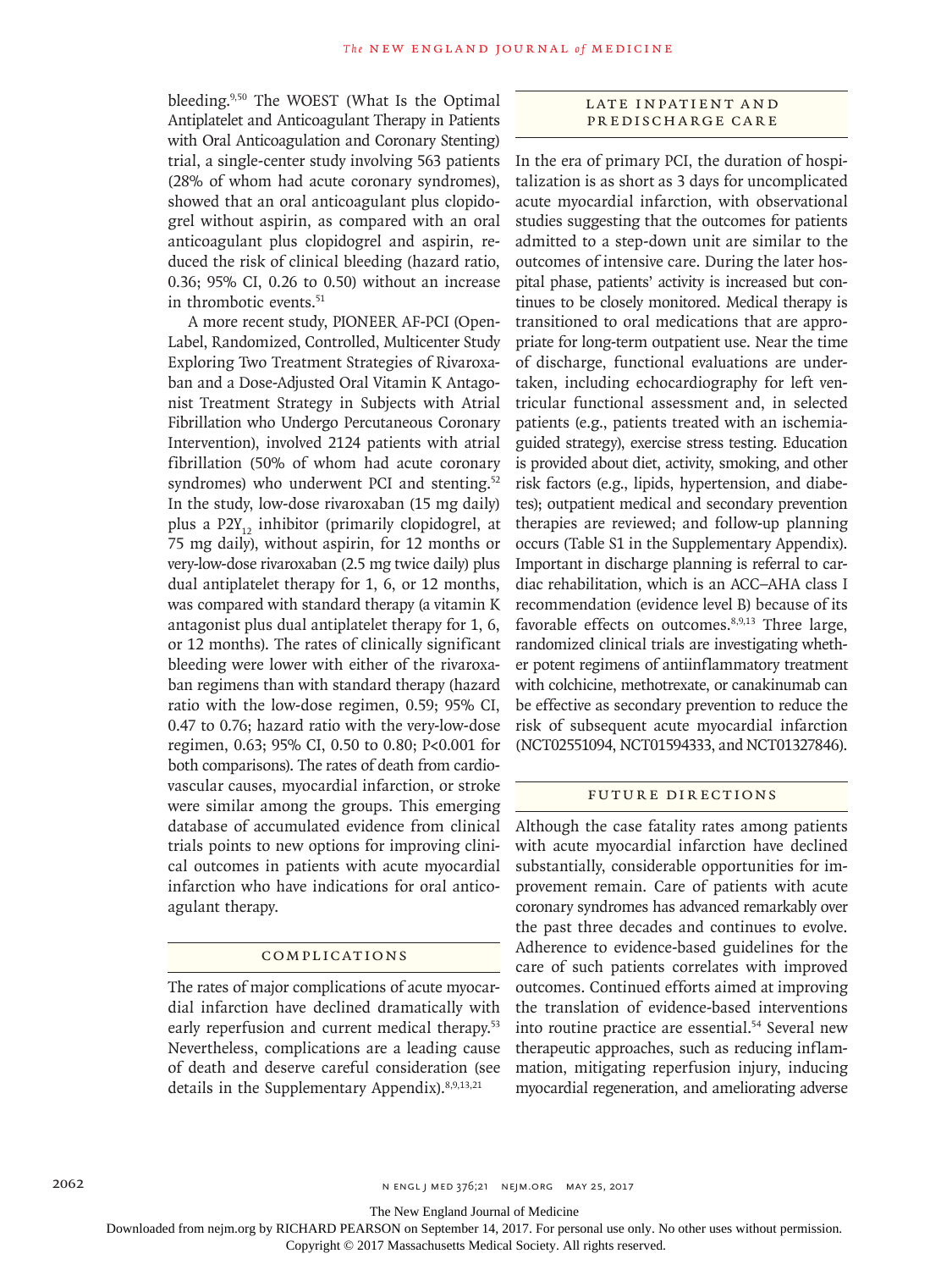remodeling, are under active investigation but, health and remains a crucial target for scientific with the exception of ACE inhibition, have so far not proved beneficial in the acute care setting. Because of improved rates of short-term survival after acute myocardial infarction owing to contemporary management methods, subsequent development of heart failure is emerging as a prominent cause of longer-term illness and death. The very high mortality rate (>40%) among patients with cardiogenic shock after acute myocardial infarction remains a particular challenge in need of solutions. Acute myocardial infarction continues to have a major effect on national and global

advancement in medicine.

Dr. Anderson reports receiving consulting fees from Medicure, AstraZeneca, and the Medicines Company; Dr. Morrow, consulting fees from diaDexus, Gilead Sciences, Instrumentation Laboratories, Radiometer, and Novartis, grant support from Gilead Sciences, grant support (paid to Brigham and Women's Hospital) from Abbott Laboratories, grant support (paid to the TIMI Study Group) from AstraZeneca, Daiichi Sankyo/Eli Lilly, Eisai, GlaxoSmithKline, Merck, Novartis, Roche Diagnostics, and Amgen, personal fees from Abbott Laboratories and AstraZeneca, and fees from Merck for serving on an advisory board. No other potential conflict of interest relevant to this article was reported.

Disclosure forms provided by the authors are available with the full text of this article at NEJM.org.

#### **References**

**1.** Thygesen K, Alpert JS, Jaffe AS, et al. Third universal definition of myocardial infarction. J Am Coll Cardiol 2012;60: 1581-98.

**2.** Mozaffarian D, Benjamin EJ, Go AS, et al. Heart disease and stroke statistics — 2016 update: a report from the American Heart Association. Circulation 2016; 133(4):e38-e360.

**3.** Murray CJ, Barber RM, Foreman KJ, et al. Global, regional, and national disabilityadjusted life years (DALYs) for 306 diseases and injuries and healthy life expectancy (HALE) for 188 countries, 1990-2013: quantifying the epidemiological transition. Lancet 2015;386:2145-91.

**4.** Murray CJ, Vos T, Lozano R, et al. Disability-adjusted life years (DALYs) for 291 diseases and injuries in 21 regions, 1990-2010: a systematic analysis for the Global Burden of Disease Study 2010. Lancet 2012;380:2197-223.

**5.** Yusuf S, Rangarajan S, Teo K, et al. Cardiovascular risk and events in 17 low-, middle-, and high-income countries. N Engl J Med 2014;371:818-27.

**6.** Libby P. Mechanisms of acute coronary syndromes and their implications for therapy. N Engl J Med 2013;368:2004- 13.

**7.** Libby P, Bornfeldt KE, Tall AR. Atherosclerosis: successes, surprises, and future challenges. Circ Res 2016;118: 531-4.

**8.** O'Gara PT, Kushner FG, Ascheim DD, et al. 2013 ACCF/AHA guideline for the management of ST-elevation myocardial infarction: a report of the American College of Cardiology Foundation/American Heart Association Task Force on Practice Guidelines. J Am Coll Cardiol 2013;61(4): e78-e140.

**9.** Amsterdam EA, Wenger NK, Brindis RG, et al. 2014 AHA/ACC guideline for the management of patients with non-ST-elevation acute coronary syndromes: a report of the American College of Cardiology/ American Heart Association Task Force on Practice Guidelines. J Am Coll Cardiol 2014;64(24):e139-e228.

**10.** Morrow DA, ed. Myocardial infarction: a companion to Braunwald's Heart Disease. St. Louis: Elsevier, 2016:2.

**11.** Morrow DA. Evidence-based algorithms using high-sensitivity cardiac troponin in the emergency department. JAMA Cardiol 2016;1:379-81.

**12.** Volz KA, McGillicuddy DC, Horowitz GL, Sanchez LD. Creatine kinase-MB does not add additional benefit to a negative troponin in the evaluation of chest pain. Am J Emerg Med 2012;30:188-90.

**13.** Anderson JL, Adams CD, Antman EM, et al. ACC/AHA 2007 guidelines for the management of patients with unstable angina/non ST-elevation myocardial infarction: a report of the American College of Cardiology/American Heart Association Task Force on Practice Guidelines (Writing Committee to Revise the 2002 Guidelines for the Management of Patients With Unstable Angina/Non ST-Elevation Myocardial Infarction): developed in collaboration with the American College of Emergency Physicians, the Society for Cardiovascular Angiography and Interventions, and the Society of Thoracic Surgeons: endorsed by the American Association of Cardiovascular and Pulmonary Rehabilitation and the Society for Academic Emergency Medicine. Circulation 2007;116(7):e148-e304.

**14.** Ting HH, Krumholz HM, Bradley EH, et al. Implementation and integration of prehospital ECGs into systems of care for acute coronary syndrome: a scientific statement from the American Heart Association Interdisciplinary Council on Quality of Care and Outcomes Research, Emergency Cardiovascular Care Committee, Council on Cardiovascular Nursing, and Council on Clinical Cardiology. Circulation 2008;118:1066-79.

al. Emergency department bypass for STsegment-elevation myocardial infarction patients identified with a prehospital electrocardiogram: a report from the American Heart Association Mission: Lifeline program. Circulation 2013;128:352-9.

**16.** Diercks DB, Kontos MC, Chen AY, et al. Utilization and impact of pre-hospital electrocardiograms for patients with acute ST-segment elevation myocardial infarction: data from the NCDR (National Cardiovascular Data Registry) ACTION (Acute Coronary Treatment and Intervention Outcomes Network) Registry. J Am Coll Cardiol 2009;53:161-6.

**17.** McCabe JM, Armstrong EJ, Kulkarni A, et al. Prevalence and factors associated with false-positive ST-segment elevation myocardial infarction diagnoses at primary percutaneous coronary intervention– capable centers: a report from the Activate-SF registry. Arch Intern Med 2012; 172:864-71.

**18.** Montalescot G, van 't Hof AW, Lapostolle F, et al. Prehospital ticagrelor in STsegment elevation myocardial infarction. N Engl J Med 2014;371:1016-27.

**19.** Bernard SA, Smith K, Cameron P, et al. Induction of therapeutic hypothermia by paramedics after resuscitation from outof-hospital ventricular fibrillation cardiac arrest: a randomized controlled trial. Circulation 2010;122:737-42.

**20.** Kim F, Nichol G, Maynard C, et al. Effect of prehospital induction of mild hypothermia on survival and neurological status among adults with cardiac arrest: a randomized clinical trial. JAMA 2014;311: 45-52.

**21.** Anderson JL. ST-elevation acute myocardial infarction and complications of myocardial infarction. In: Goldman L, Schafer AI, eds. Goldman's Cecil medicine. 25th ed. Philadelphia: Elsevier Saunders, 2016:441-56.

**15.** Bagai A, Jollis JG, Dauerman HL, et Riva D, et al. Clinical outcomes with **22.** Palmerini T, Biondi-Zoccai G, Della

n engl j med 376;21 nejm.org May 25, 2017 2063

The New England Journal of Medicine

Downloaded from nejm.org by RICHARD PEARSON on September 14, 2017. For personal use only. No other uses without permission.